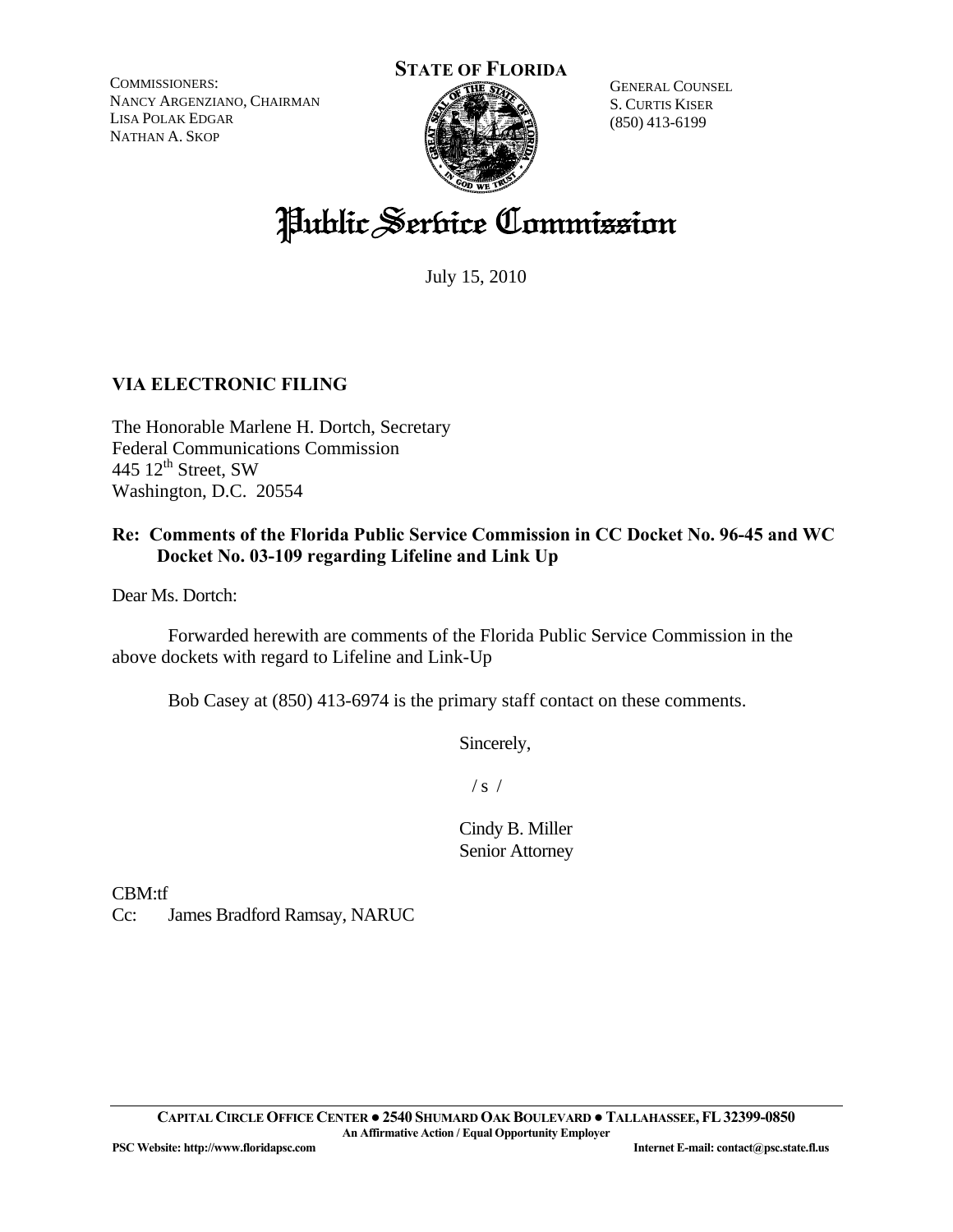# **Before the Federal Communications Commission Washington, D.C. 20554**

In the Matter of:  $\qquad \qquad$  )

 $\overline{\phantom{a}}$ 

) CC Docket No. 96-45<br>
) WC Docket No. 03-10 Lifeline and Link Up  $WCDocket No. 03-109$ 

# **COMMENTS OF THE FLORIDA PUBLIC SERVICE COMMISSION**

# **FLORIDA PUBLIC SERVICE COMMISSION**

CHAIRMAN NANCY ARGENZIANO COMMISSIONER LISA POLAK EDGAR COMMISSIONER NATHAN A. SKOP

July 15, 2010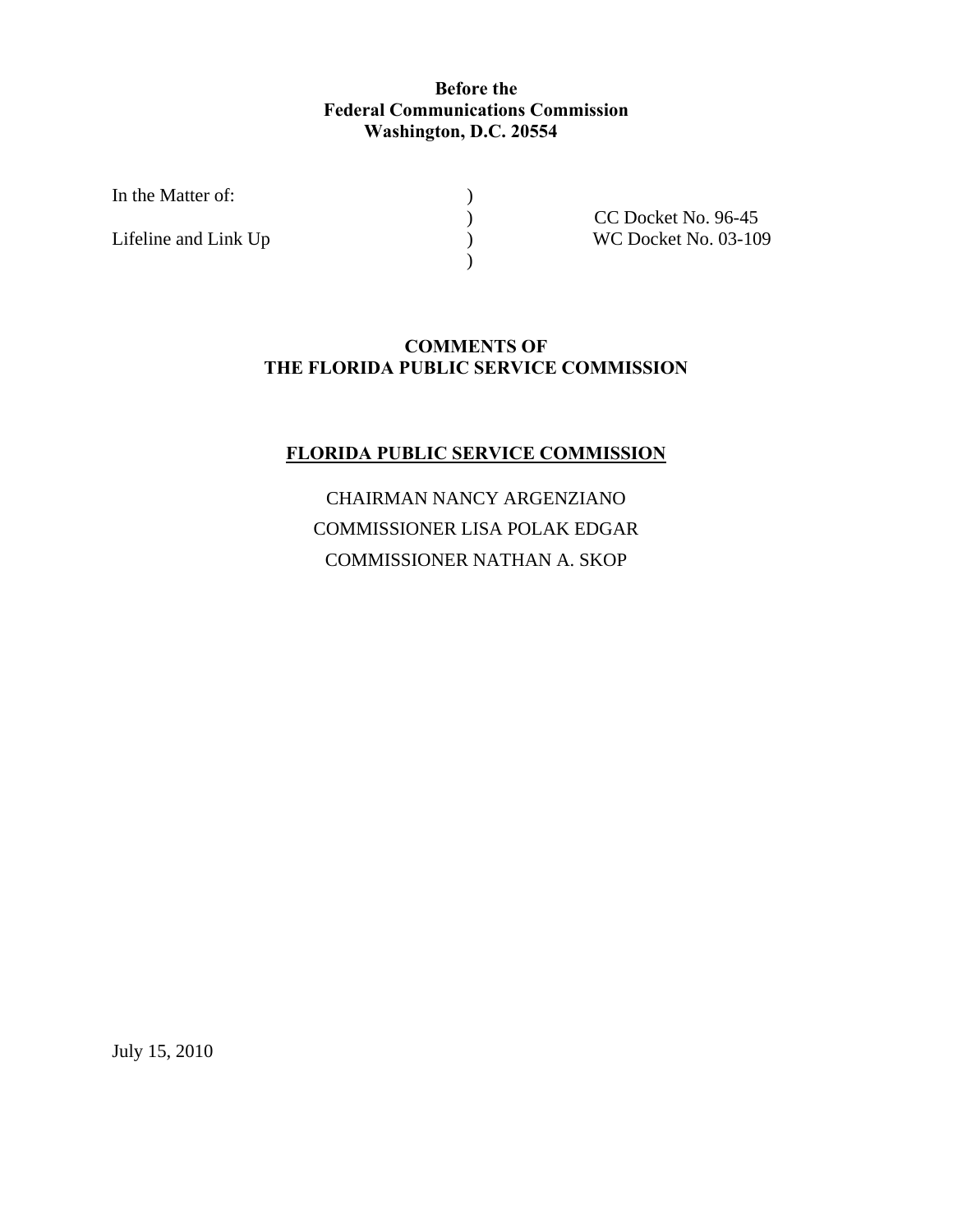## **INTRODUCTION AND SUMMARY**

 The Florida Public Service Commission (FPSC) submits these comments in response to the Public Notice released on June 14, 2010. In this Public Notice (FCC 10J-2), the Federal-State Joint Board on Universal Service (Joint Board) seeks comment on the questions presented in the FCC Lifeline and Link Up Referral Order (*Referral Order*).<sup>1</sup> Specifically, the FCC asked the Joint Board to recommend any changes to the Lifeline and Link Up eligibility, verification, and outreach rules.

The FPSC encourages the FCC to consider the following:

 $\overline{a}$ 

- 1. The FPSC encourages the FCC to expand the definition of "household" to include residents of group living facilities such as homeless shelters to enable them to obtain prepaid wireless phones. However, being a resident of a homeless shelter should not automatically make a consumer eligible for Lifeline and Link Up. At a minimum, self-certification of participation in a qualifying program, or certification of income should be completed.
- 2. The FPSC believes additional documentation requirements beyond what a state requires may burden Lifeline-eligible consumers and may hinder the original intent of Lifeline and Link Up, which is to help low-income households obtain and maintain affordable telephone service.
- 3. The FPSC supports the use of automatic enrollment processes for Lifeline such as are used in Florida. However, the FCC should not impose a mandatory automatic enrollment requirement for Lifeline on states. Each state should have the ability to make a determination

<sup>&</sup>lt;sup>1</sup> See Federal-State Joint Board on Universal Service, Lifeline and Link Up, CC Docket No. 96-45, WC Docket No. 03-109, Order FCC 10-72 (released May 4, 2010) (Referral Order).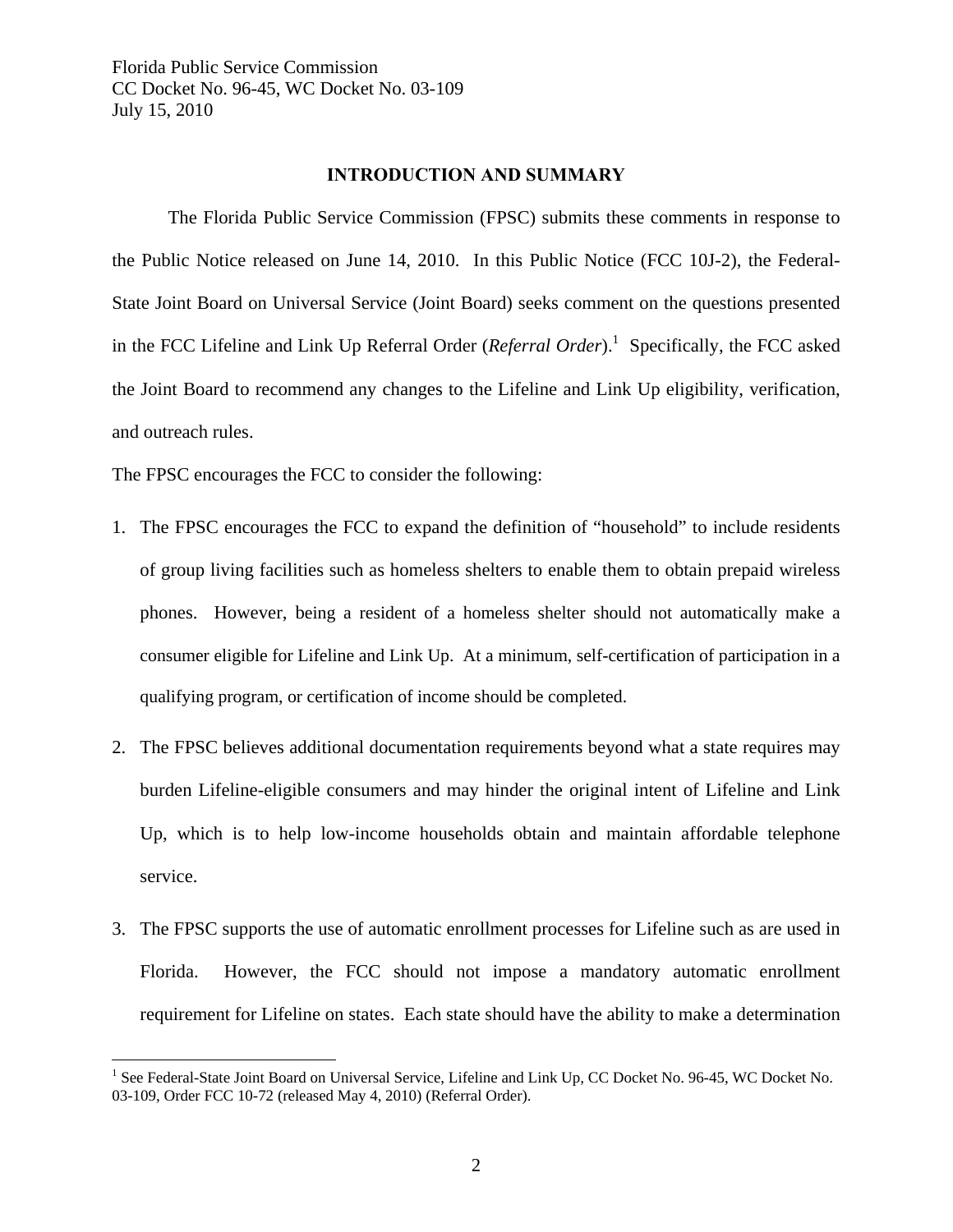as to whether automatic enrollment would be the most effective means to increase its Lifeline participation rate.

- 4. The FPSC supports the use of electronic certification and verification for Lifeline such as the computer portal being used in Florida's pilot program.
- 5. If a national database of Lifeline participants is created to prevent duplication of Lifeline credits and protect against fraud, waste, and abuse of the universal service program, it should be maintained by the Universal Service Fund (USF) administrator under strict confidentiality provisions.
- 6. The FPSC believes that documentation verifying compliance with federal and state lowincome program requirements should be retained for a fixed time period of at least three years to provide states adequate time to complete an audit should they deem it necessary. In addition, Resellers of Lifeline service should also be required to retain documentation to verify compliance for the same period of time as ETCs.
- 7. The FPSC fully supports the participation of the FCC, NARUC, the state public utility commissions, and the National Association of State Utility Consumer Advocates (NASUCA) in an annual National Lifeline Awareness Week.
- 8. The FCC should ensure that all Lifeline ETCs advertise the availability of such services and charges and participate in public information campaigns.
- 9. The FCC should remain committed to improving the success of the Link Up and Lifeline programs. The FCC should encourage state public service commissions to work with their designated social service agencies to develop and maintain Lifeline automatic enrollment processes and distribute Link Up and Lifeline educational materials.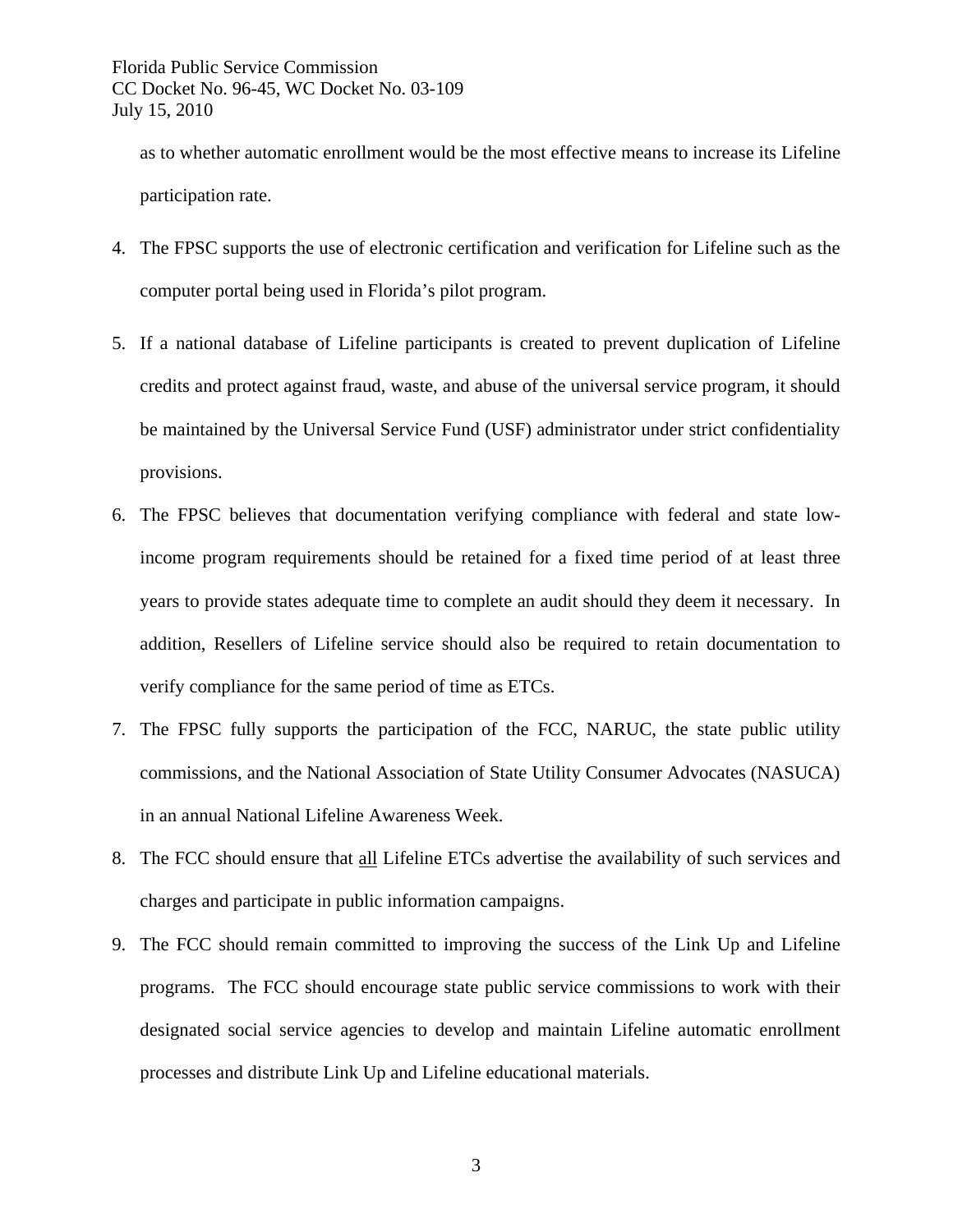## **A. CONSUMER ELIGIBILITY**

#### ELIGIBILITY REQUIREMENTS

1

 According to the Florida Council on Homelessness 2010 Report, there is an estimated homeless population of over  $57,000$  persons on any given day in Florida.<sup>2</sup> In comments submitted to the FCC on November 13, 2009, the FPSC encouraged the FCC to expand the definition of "household" to include residents of group living facilities such as homeless shelters as long as appropriate safeguards are in place to protect the universal service program from waste, fraud, and abuse. $3$ 

 In the *Referral Order*, the FCC asks the Joint Board to consider whether certain classes of individuals, such as residents of homeless shelters, should be automatically eligible for participation in the low-income programs. Currently, qualifications to receive Lifeline assistance are based solely on income or factors directly related to income. Being a resident of a homeless shelter should not automatically make a consumer eligible for Lifeline and Link Up. At a minimum, self-certification of participation in a qualifying program, or certification of income should be completed. As SafeLink's April 16, 2010 Ex Parte presentation to the FCC showed, a plan to qualify residents of homeless shelters based on participation in a qualifying program or certification of income can be accomplished.

 The *Referral Order* asks for input as to whether a consumer should have to provide additional documentation beyond what is required by the state to prove eligibility for federal low-income programs. The FPSC believes adding requirements for additional documentation

 $2^2$  Council on Homelessness, Florida Department of Children and Families, June 2010 Report.

 $3$  In the Matter of Lifeline and Link-Up, WC Docket No. 03-109, Joint Comments of the Florida Public Service Commission and the Florida Office of Public Counsel.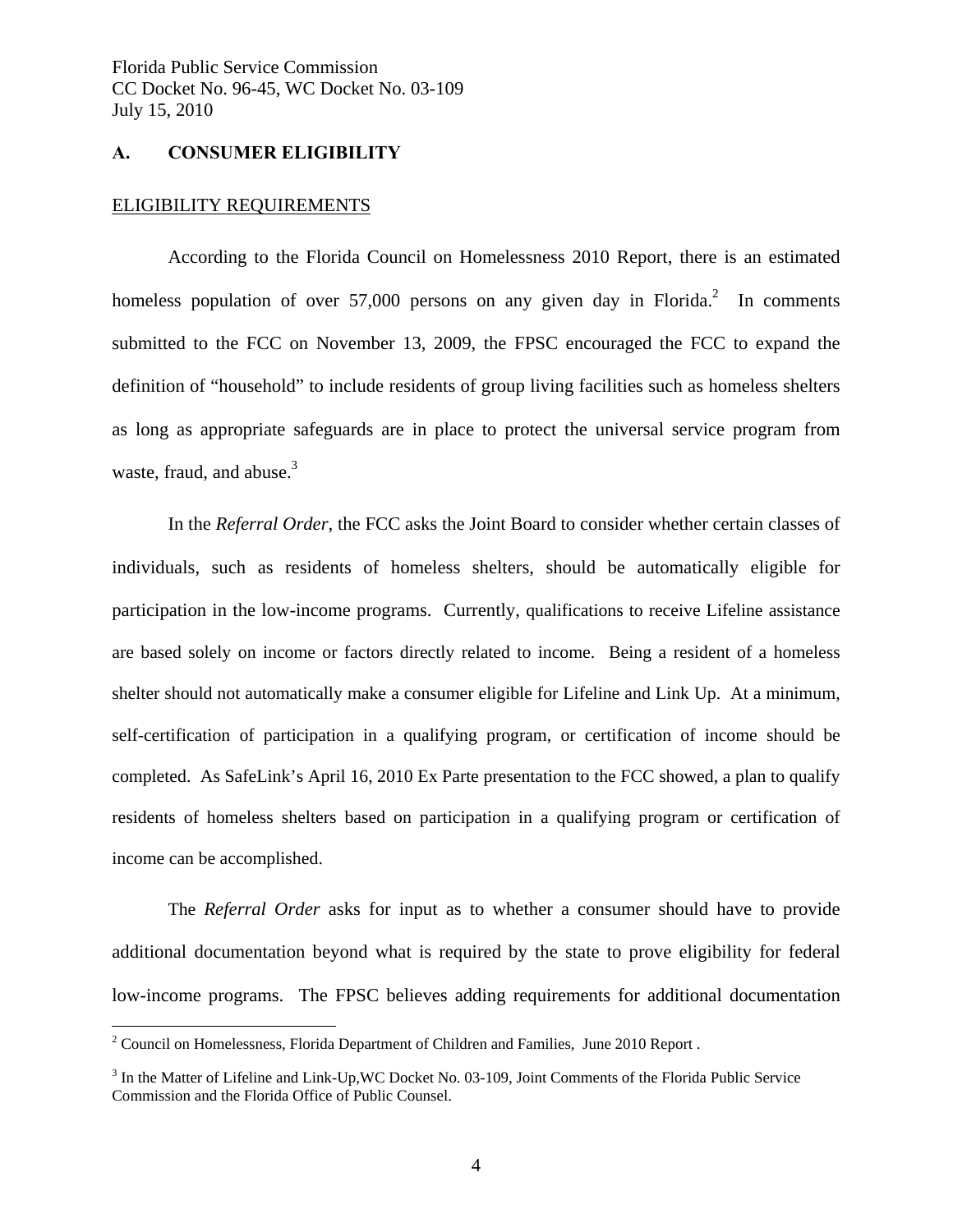would burden Lifeline-eligible consumers and may hinder the original intent of Lifeline and Link Up, which is to help low-income households obtain and maintain affordable telephone service.

# AUTOMATIC ENROLLMENT

1

 In April 2006, the FPSC added an automatic enrollment option to Florida's Lifeline program. A process was developed whereby potential Lifeline customers, once certified through a Department of Children and Families (DCF) administered program,<sup>4</sup> could automatically receive Lifeline discounts. From the perspective of the client, the automatic enrollment process is seamless, from filling out the DCF web application to receiving Lifeline discounts. The FPSC believes the automatic enrollment process implemented for Florida's Lifeline program is an efficient and effective means of increasing participation in the Lifeline program.

The *Referral Order* asks whether the FCC should now require automatic enrollment in all states in order to participate in the federal low-income programs. Although the FPSC believes the Florida Lifeline automatic enrollment process is an effective means of increasing participation rates, the FPSC believes the FCC should not impose a mandatory automatic enrollment requirement for Lifeline on states. Because of current state budgetary constraints, each state needs to make a determination as to whether automatic enrollment would be the most effective means to increase its Lifeline participation rate.

## ELECTRONIC CERTIFICATION AND VERIFICATION OF CONSUMER ELIGIBILITY

 The FPSC supports the use of electronic certification and verification for Lifeline as long as personal identifying information of Lifeline applicants and customers remains confidential. In

<sup>&</sup>lt;sup>4</sup> The Florida Department of Children and Families administers the Food Stamp, TANF and Medicaid programs in Florida.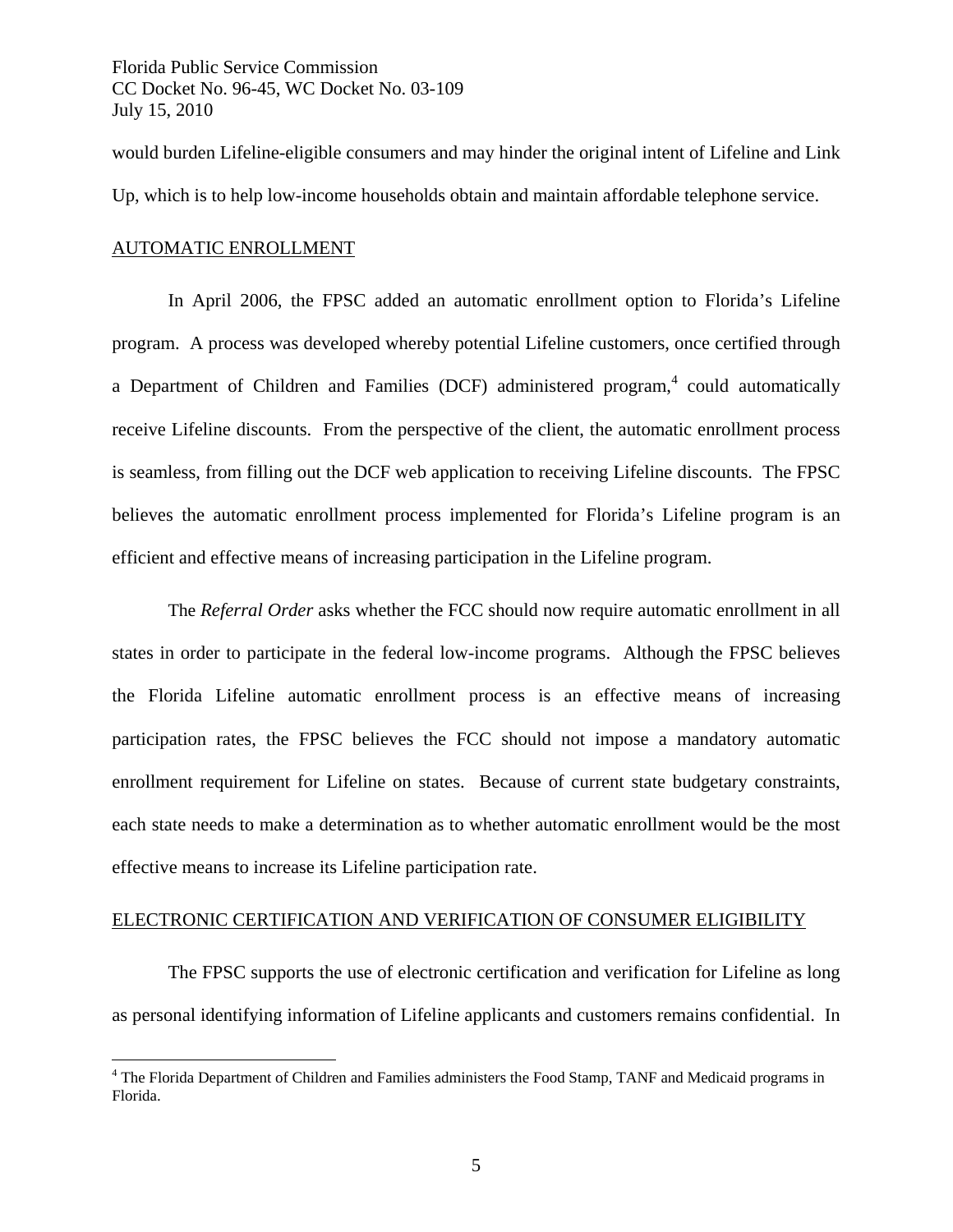2007, the Florida Legislature passed a law which requires that all personal identifying information of a participant in a telecommunications carrier's Lifeline Assistance Plan remain confidential.

 In 2008, the FPSC and the Florida DCF began working on the concept of a computer portal which would allow ETCs to verify in real-time whether Lifeline applicants are enrolled in a DCF qualifying eligible program. Under the pilot program, the ETC enters the first and last names of the person, the last four digits of their social security number, and their date of birth. DCF's computer automatically replies with information as to whether that person is or is not participating in a DCF qualifying Lifeline program (without identifying the program).

 Certification and verification can be accomplished using this process if the applicant, in the case of certification, or an existing Lifeline customer in the case of verification, participates in the Food Stamp, Temporary Assistance for Needy Families (TANF), or Medicaid programs which are administered by the DCF. If a program other than Food Stamps, TANF, or Medicaid is used for certification, the provider would have to turn to the agency administering that program, which could be the Department of Education (free school lunch program), the Social Security Administration (Supplemental Security Income), or a county-level agency (Low-Income Home Energy Assistance Plan). However, FPSC data shows that over ninety percent of applicants using the Lifeline automatic enrollment process use Food Stamps, TANF, or Medicaid for eligibility. The computer portal for Lifeline certification and verification pilot program is now available to all Florida ETCs.

 Although the suggestion by one commenter in the National Broadband Plan proceeding that "agencies that determine eligibility could provide qualifying customers with a USAC-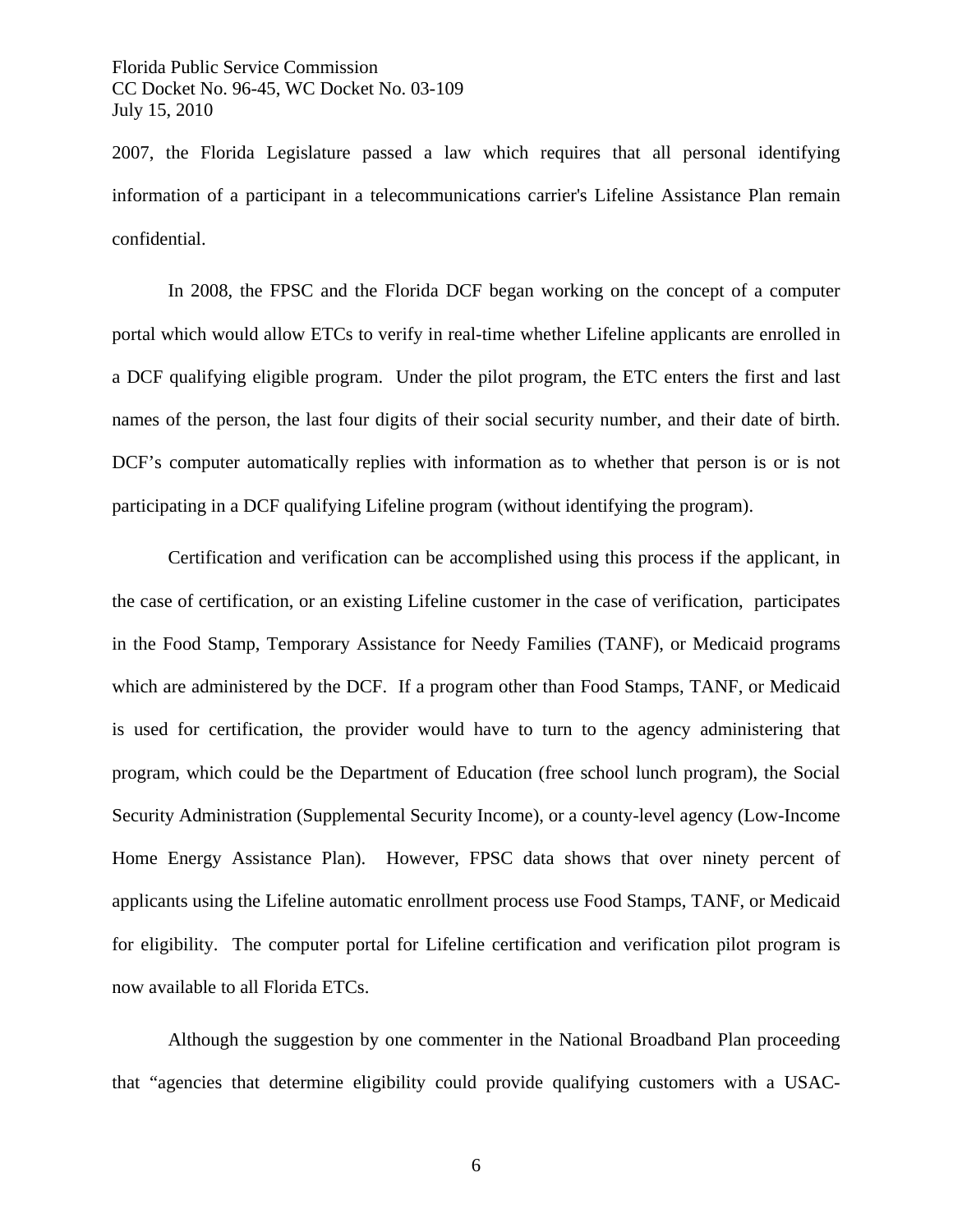generated personal identification number (PIN)" theoretically may be a solution, it may not prove practical. A number of state and federal agencies qualify Lifeline applicants and it would be difficult, if not impossible, to get all agencies to accept the additional burden/responsibility of issuing PIN numbers. There are also concerns regarding maintaining confidentiality of a Lifeline applicant's personal identifying information, and how Lifeline applicants using self-certification of program-based criteria for enrollment would receive a PIN number.

## DUPLICATE CLAIMS FOR LIFELINE SUPPORT

 The number of wireless providers offering Lifeline service continues to grow, and with that growth comes concerns that a consumer may be receiving two Lifeline discounts, whether on a landline phone and wireless phone, or on two wireless phones. Because of confidentiality concerns, providers of Lifeline service have no way to cross-check other Lifeline provider databases to determine if that consumer is already receiving Lifeline service. A customer can self-certify that they are only receiving one Lifeline credit, but there is no way for providers to confirm that at the present time.

 The FPSC is currently reviewing the Lifeline customer databases of the three major wireline ETCs and one major wireless ETC to determine to what extent duplication exists among wireline and wireless ETCs in Florida. The major hurdle at this point seems to be merging the customer information received from the ETCs. ETCs maintain Lifeline customer information in different formats. As an example, merging a customer name when the first and last names are in one field proves to be difficult. Some ETCs maintain the full social security number of the Lifeline customer, some have just the last four digits, and some don't have a social security number at all for the customer.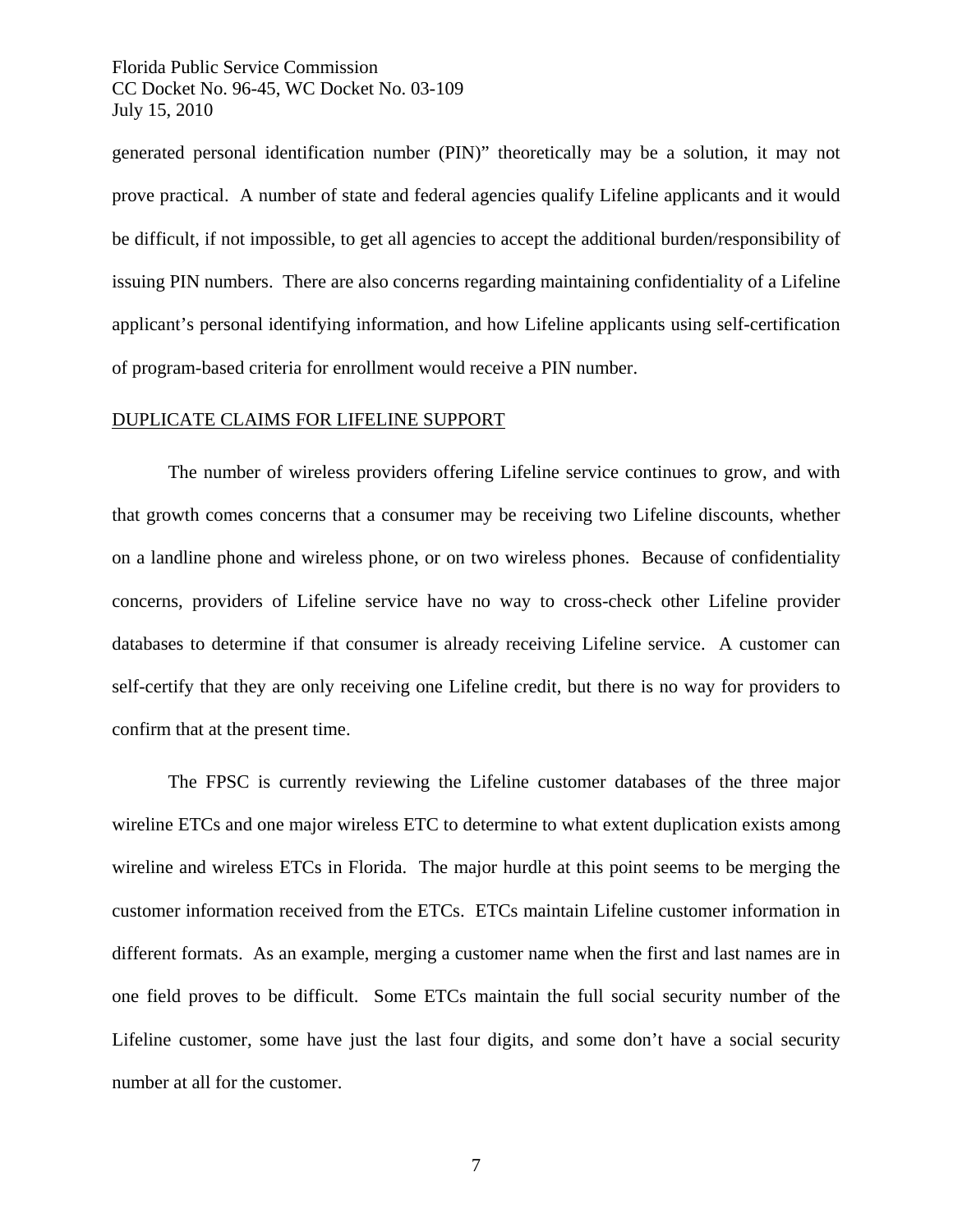A February 28, 2008, letter from USAC to the FCC suggested that providers claiming low-income reimbursement should provide additional documentation with Form 497. At the present time, all that is required is self-certification by an officer of the company that the data contained in the 497 reimbursement form has been examined and reviewed and is true, accurate, and complete. The ETC simply enters the number of lines and amount of money requested. No backup data is required.

 In its letter, USAC proposed that all ETCs claiming Lifeline, Link Up or Toll Limitation Service (TLS) support would submit subscriber listings that validate the number of subscribers claimed for each type of low-income support. If an ETC claims 1,000 Lifeline subscribers in a particular month it would provide a list of 1,000 Lifeline subscribers that received service in that month. In addition, incumbent ETCs that resell Lifeline service to a competitive ETC would provide a list of resold accounts. USAC would compare the lists for duplications through a national database maintained by them. Any national database of Lifeline subscribers/applicants would have to be maintained under strict confidentiality provisions to protect the Lifeline subscribers/applicants personal identifying information. Using this method may not only prevent fraud, waste and abuse of the USF by consumers, but may detect any fraud, waste or abuse by an ETC. USAC would have the ability to review the number and type of lines submitted by ETCs each month.

#### CARRIER DOCUMENTATION RETENTION REQUIREMENTS

The *Referral Order* asks whether the FCC should adopt a consistent set of document retention rules for all ETCs, whether operating in states maintaining their own low-income programs or in federal default states. Currently, all ETCs must retain records documenting their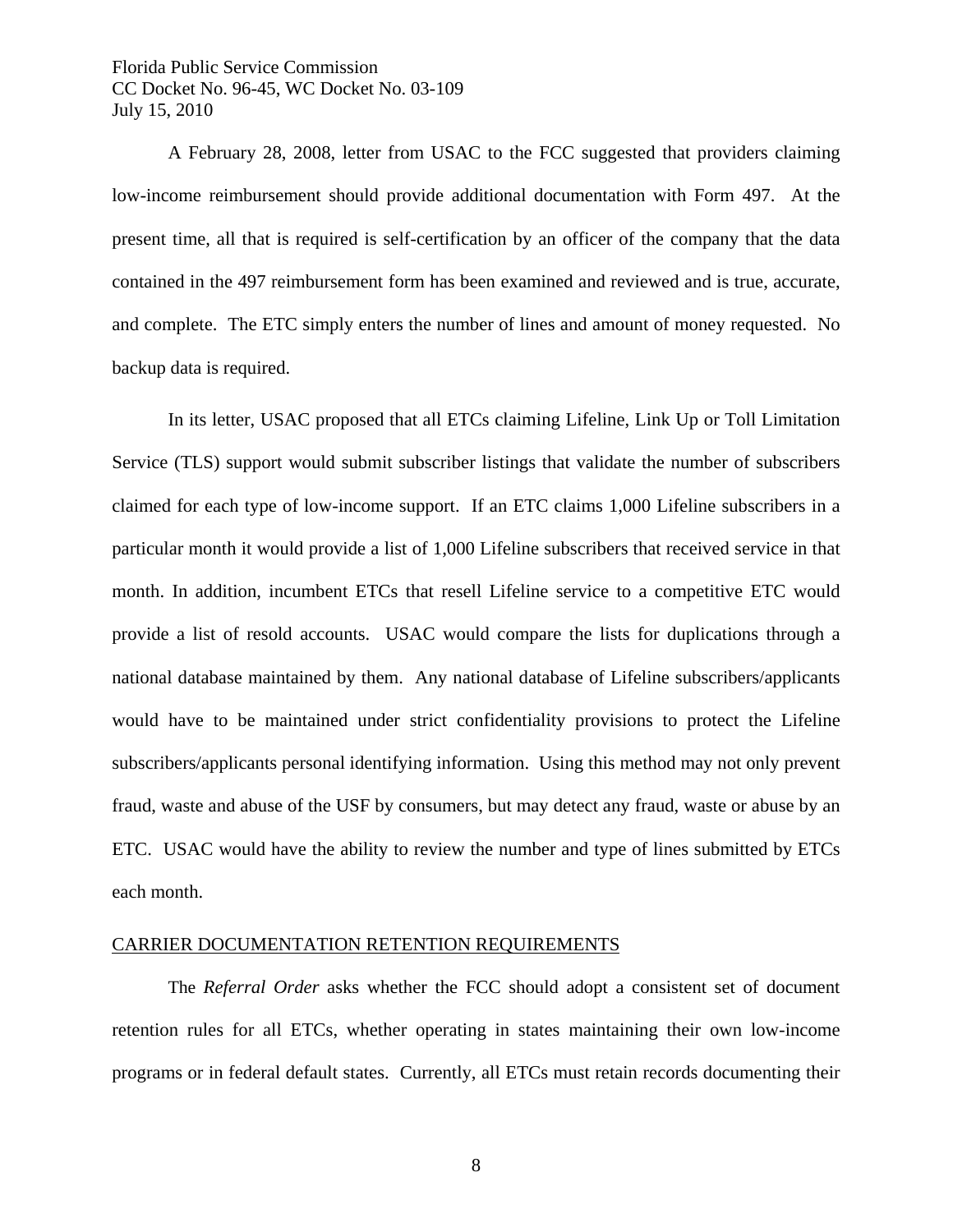compliance with federal and state low-income program requirements for the three full preceding calendar years, and ETCs in federal default states must also retain the documentation for as long as the customer receives Lifeline service from that ETC. The FPSC believes that documentation verifying compliance with federal and state low-income program requirements should be retained for a minimum period of at least three years to provide states adequate time to complete an audit of an ETC's books should they deem it necessary.

## **B. VERIFICATION**

The *Referral Order* asks whether any changes should be made to the existing verification procedures in the Commission's rules. The FPSC believes that verification procedures for prepaid wireless Lifeline providers who do not use monthly billing should be addressed. Competitive ETCs such as TracFone and Virgin Mobile do not submit monthly bills to their Lifeline customers. Their customers could stop using the TracFone or Virgin Mobile phone after 30 or 60 days without notifying the provider, and TracFone or Virgin Mobile could continue to automatically issue that customer additional minutes each month and count that person as a customer for USF reimbursement purposes for months or even years if only random sampling is used for annual verification.

 The FPSC recommends that prepaid providers who do not bill their customers monthly should be required to contact any Lifeline customer with no phone activity after a sixty-day period to determine whether the consumer is still an active Lifeline customer. If no response is received, the phone should be deactivated and the company should cease including that customer when requesting reimbursement from the Universal Service Administrative Company. This process is currently being followed in Florida. As an example, during a six-month period in 2009 for one Florida provider,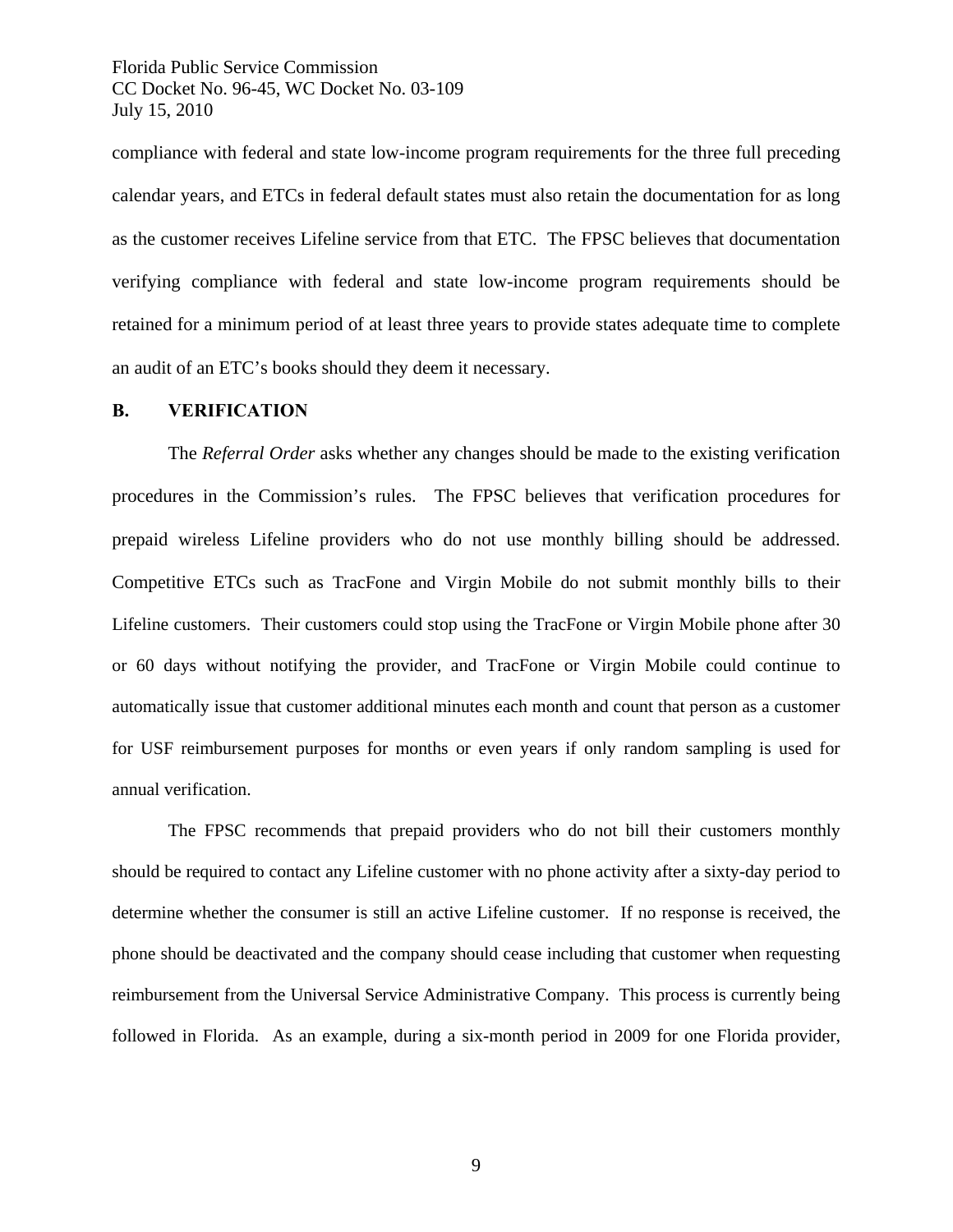these procedures saved the universal service fund \$8,582,760 which equates to an annual savings of over \$17 million.

#### **C. OUTREACH**

 The FPSC fully supports the participation of the FCC, NARUC and the state public utility commissions, and the National Association of State Utility Consumer Advocates (NASUCA) in an annual National Lifeline Awareness Week. In 2009, for the first time, Lifeline Awareness Week, September 14-20, was recognized nationally. The first Week was promoted through the Lifeline Across America initiative as a nationwide effort to increase consumer awareness of the federal and state Lifeline and Link Up programs. Many states participated in the first National Lifeline Awareness Week by hosting events to raise awareness and help consumers stay connected. Florida would participate in an annual event and would encourage the FCC to take the lead nationally in working with NARUC and NASUCA in keeping the week after Labor Day designated for this important public awareness campaign. This national recognition strengthens support for our statewide Lifeline outreach efforts, which Florida's Governor Crist has endorsed with a recognition letter during Florida's past two Lifeline Awareness Weeks.

 The FCC should remain committed to improving the success of the Link Up and Lifeline programs. The FCC should encourage state public service commissions to work with their designated social service agencies to develop and maintain Lifeline automatic enrollment processes and distribute Link Up and Lifeline educational materials.

The *Referral Order* asks the Joint Board to evaluate the effectiveness of the current outreach requirements. The FPSC believes that it may be difficult to evaluate the effectiveness of the current outreach requirements. The Joint Board could recommend that states and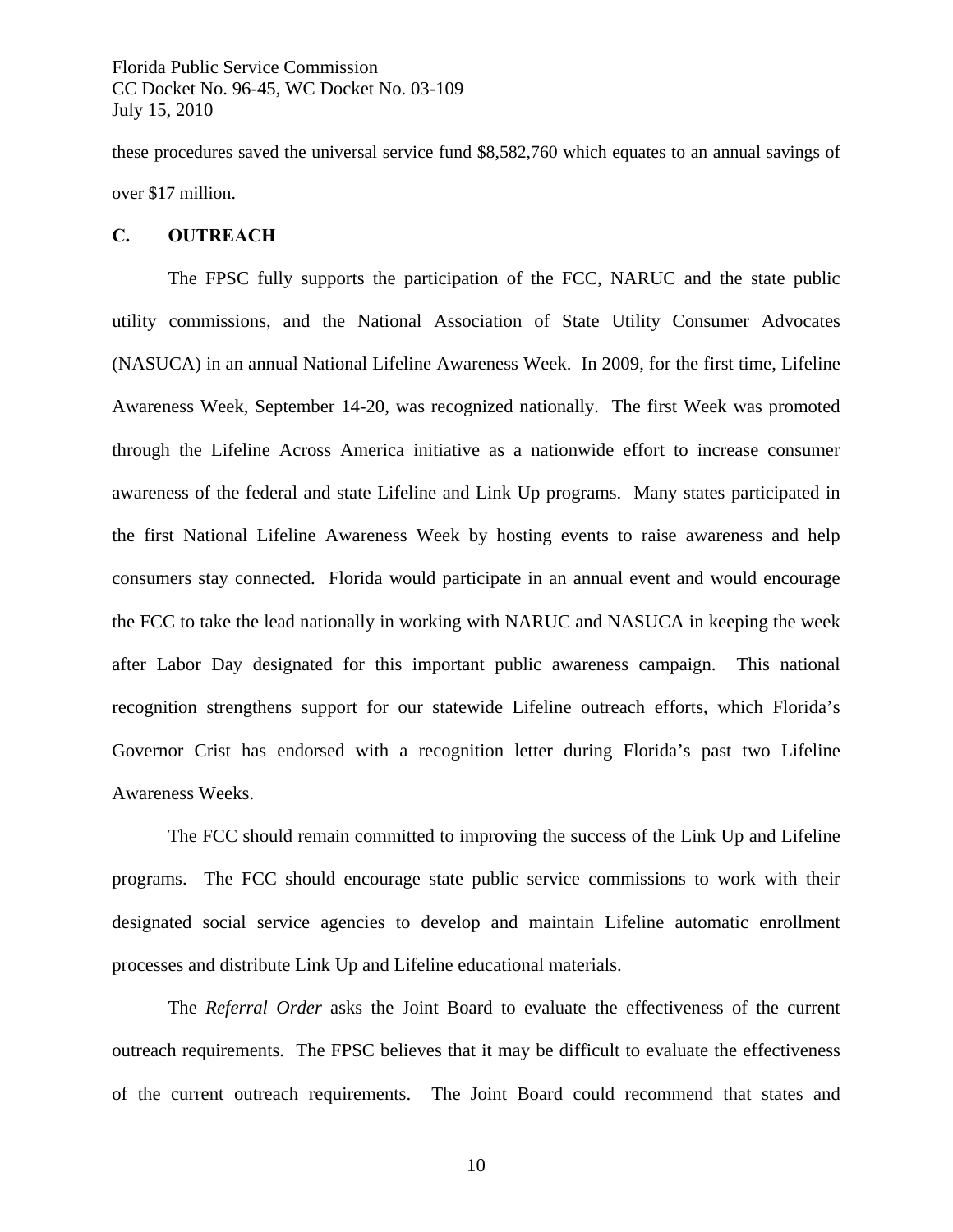telecommunications carriers continue working together to increase awareness of Lifeline and Link Up programs among public service agencies and consumer groups involved in helping targeted individuals--especially consumers who don't already have telephone service. Perhaps the existing "Lifeline Across America" Working Group could further identify "best practices" - based on identified successful cooperative efforts to educate consumers on how to apply for assistance--for states to use. The FPSC would also recommend the need to continue publicizing the Lifeline program among non-English-speaking and other diverse communities throughout the states.

 The *Referral Order* also asks the Joint Board to consider whether the Commission should adopt mandatory outreach requirements with which all ETCs must comply. The FPSC would not recommend that the FCC adopt mandatory outreach requirements for ETCs' compliance. It might be beneficial, though, for the FCC to establish a Task Force with representatives from the government, industry, and non-profit organizations to help identify effective ways ETCs can use particular media to educate residents about the availability of Lifeline/Link Up discounts for eligible consumers. If solid media strategies can be identified, then ETCs would have a menu of choices that would best fit their states' needs in increasing participation in Lifeline/Link Up programs.

#### **CONCLUSION**

The FPSC continues to be proactive regarding the Lifeline and Link Up programs to ensure that low-income Florida consumers have the ability to obtain and retain affordable telephone service. Florida's Lifeline participation rate has consistently grown over the past three years. Over fifty-two percent of eligible households in Florida now participate in the Florida

11